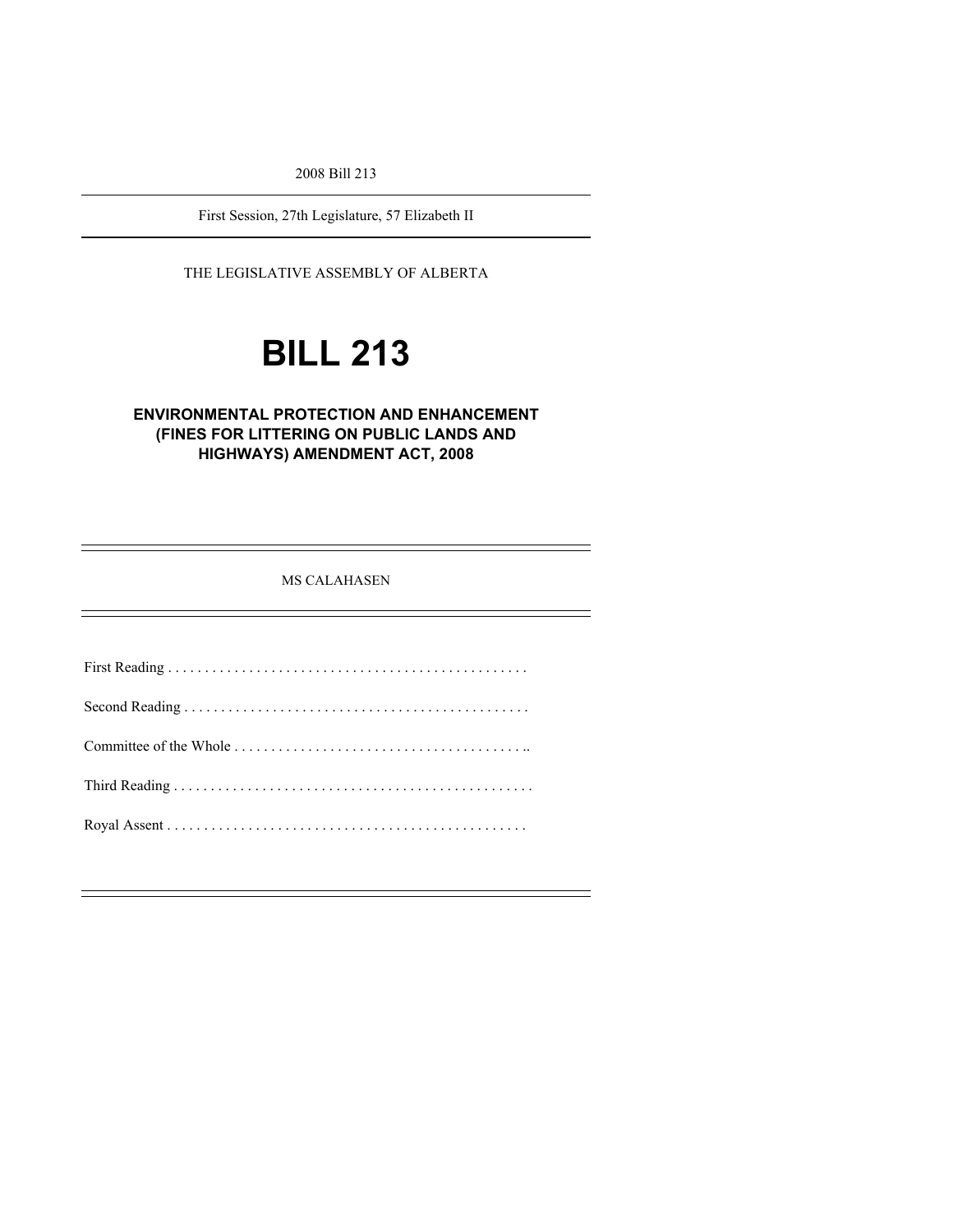*Bill 213 Ms Calahasen* 

### **BILL 213**

2008

#### **ENVIRONMENTAL PROTECTION AND ENHANCEMENT (FINES FOR LITTERING ON PUBLIC LANDS AND HIGHWAYS) AMENDMENT ACT, 2008**

*(Assented to , 2008)* 

HER MAJESTY, by and with the advice and consent of the Legislative Assembly of Alberta, enacts as follows:

#### **Amends RSA 2000 cE-12**

**1 The** *Environmental Protection and Enhancement Act* **is amended by this Act.** 

- **2 Section 228(3) is amended** 
	- **(a) in clause (a) by striking out** "\$250" **and substituting**  "\$1000";
	- **(b) in clause (b) by striking out** "\$1000" **and substituting**  "\$2000".
- **3 This Act comes into force on Proclamation.**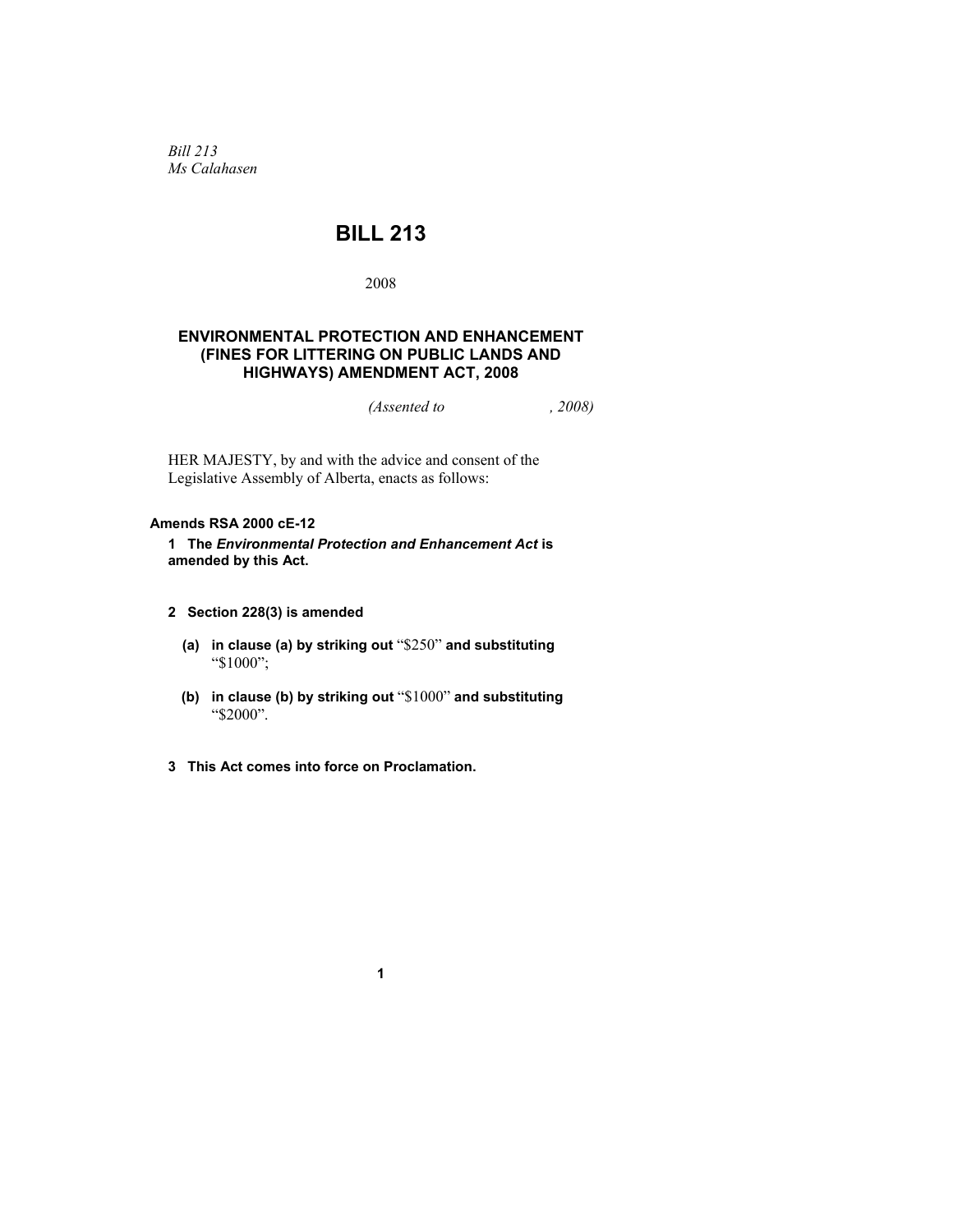#### **Explanatory Notes**

- **1** Amends chapter E-12 of the Revised Statutes of Alberta 2000.
- **2** Section 228(3) presently reads:

*(3) A person who commits an offence referred to in section 178, 179, 180, 181 or 182 is liable* 

- *(a) in the case of an individual, to a fine of not more than \$250, or*
- *(b) in the case of a corporation, to a fine of not more than \$1000.*
- **3** Coming into force.